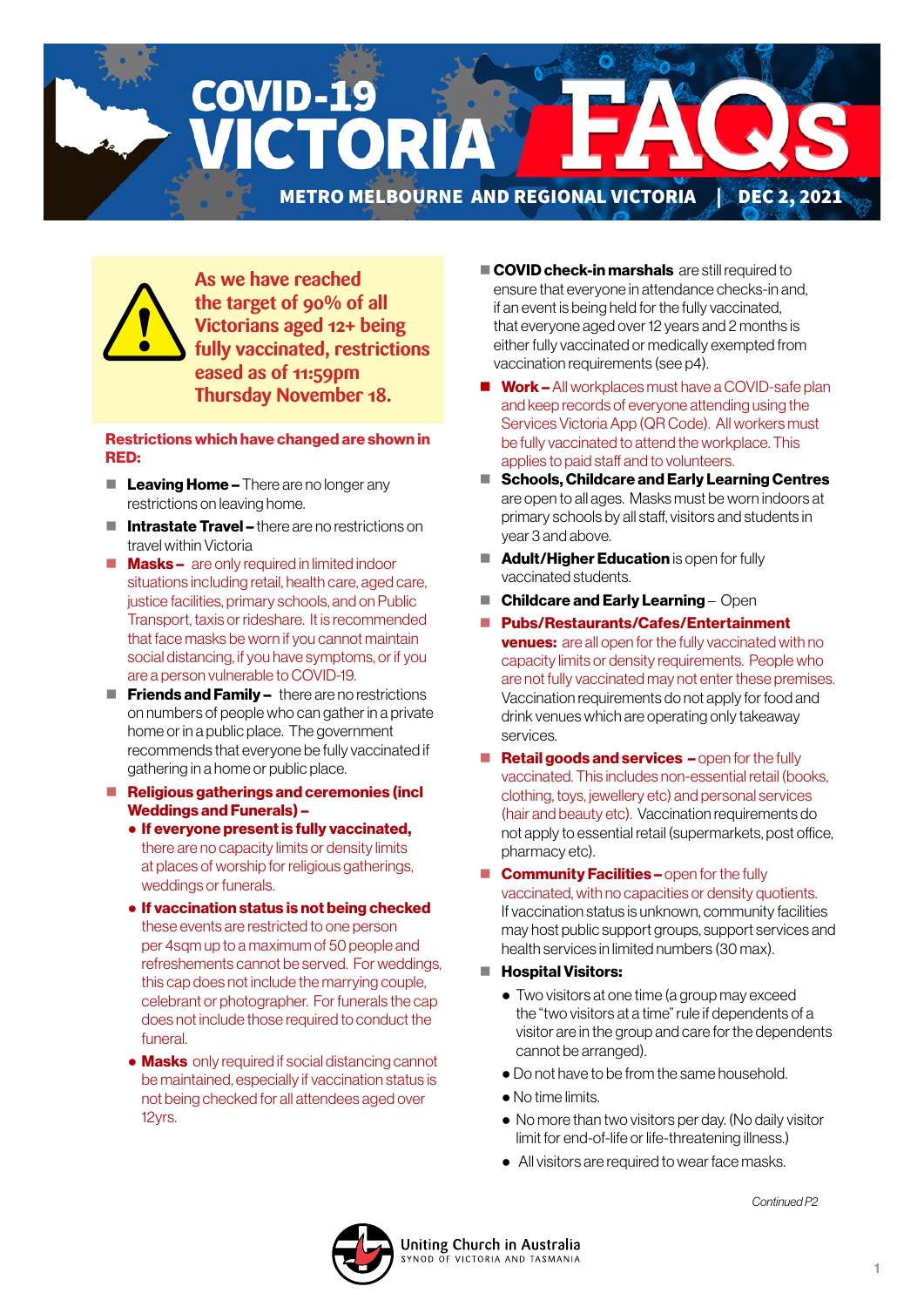

- **Aged Care Visits Residents can have up to** five visitors, including dependents, per day for any reason. The government strongly recommends that all residents and visitors are fully vaccinated.
- $\blacksquare$  Exercise and Sport The fully vaccinated may attend sporting and recreational facilities (eg sports grounds, gyms, pools) and sporting events. Anyone who is not fully vaccinated cannot enter these facilities or events. Vaccination requirements do not apply to people in community sport, or using facilities for essential medical care.

*THESE COVID FAQs are prepared with great care, based on the best available advice at the time they are written. As Victoria emerges from lockdown, we endeavour to navigate sometimes conflicting advice. Wherever possible we base guidance from multiple authoritative sources. However with the rapidity of change, sometimes the fine detail is either absent or made available at a later date. Where detail is missing, we deliberately err on the side of caution.* 

For further information visit: [https://](https://www.coronavirus.vic.gov.au) [www.coronavirus.vic.gov.au.](https://www.coronavirus.vic.gov.au) Should you have any further questions please email [Synod's Crisis Management Team.](mailto:CrisisManagement%40victas.uca.org.au?subject=)

### MULTI-LINGUAL RESOURCES

### **Where can I find the current government guidelines in other languages?**

Victorian Multi-cultural Commission Coronavirus (COVID-19): In-language advice and information at [https://www.multiculturalcommission.vic.](https://www.multiculturalcommission.vic.gov.au/coronavirus-language-advice-and-information) [gov.au/coronavirus-language-advice-and](https://www.multiculturalcommission.vic.gov.au/coronavirus-language-advice-and-information)[information.](https://www.multiculturalcommission.vic.gov.au/coronavirus-language-advice-and-information)

Ethnolink have information available in 51 languages at: [http://www.ethnolink.com.au/covid-%20](http://www.ethnolink.com.au/covid-%2019-coronavirus-translated-resources/) [19-coronavirus-translated-resources/](http://www.ethnolink.com.au/covid-%2019-coronavirus-translated-resources/)

The Department of Home Affairs has extensive multi-lingual resources available at: **[https://](https://Covid19inlanguage.homeaffairs.gov.au/)** [Covid19inlanguage.homeaffairs.gov.au/](https://Covid19inlanguage.homeaffairs.gov.au/)

The Victorian Multicultural Commission have release multi-lingual resources including:

- Audio messages: [https://cloud.think-hq.com.](https://cloud.think-hq.com.au/s/m9SX3ntGGqr7Sai) [au/s/m9SX3ntGGqr7Sai](https://cloud.think-hq.com.au/s/m9SX3ntGGqr7Sai)
- **Posters (JPG / PDF): [https://cloud.think-hq.](https://cloud.think-hq.com.au/s/m9SX3ntGGqr7Sai)** [com.au/s/m9SX3ntGGqr7Sai](https://cloud.think-hq.com.au/s/m9SX3ntGGqr7Sai)
- Social Media banners: [https://cloud.think-hq.](https://cloud.think-hq.com.au/s/m9SX3ntGGqr7Sai) [com.au/s/m9SX3ntGGqr7Sai](https://cloud.think-hq.com.au/s/m9SX3ntGGqr7Sai)

### GATHERINGS & CHURCH COUNCIL RESPONSIBILITIES

**What face-to-face gatherings are permitted at church?**

Restrictions easing while there are still COVID-19 cases within the community is something we have not faced previously in Victoria. With an increased likelihood that at some stage an attendee at a gathering will be COVID positive, there are a number of considerations for all Church Councils:

- Have you reviewed and updated your [COVIDSafe Plan?](https://victas.uca.org.au/download/668/faq/8852/recovery-action-plan-checklist-v5)
- Is all COVID signage up-to-date?
- Will your gatherings be for the fully vaccinated? How will your decision be managed and communicated?
- Have you downloaded the updated **COVID [Cleaning Guide](https://victas.uca.org.au/download/668/faq/11557/covid-cleaning-guide)**, and considered your cleaning practices or how to deep clean if a Covidpositive person attended?
- Also consider the information in the LIVING WITH COVID section (p6)

# WORSHIP SERVICES

### Religious gatherings and ceremonies

- $\blacksquare$  If everyone present is fully vaccinated, there are no capacity limits or density limits at places of worship.
- $\blacksquare$  If vaccination status is not being checked. these events are restricted to one person per 4sqm up to a maximum of 50 people and refreshements cannot be served.
- COVID check-in marshals must ensure all attendees check-in and, if it is a service for the fully vaccinated, that all attendees over 12 years and 2 months have proof they are fully vaccinated or medically exempt. (see p4)

*As of 19/11/2021* 

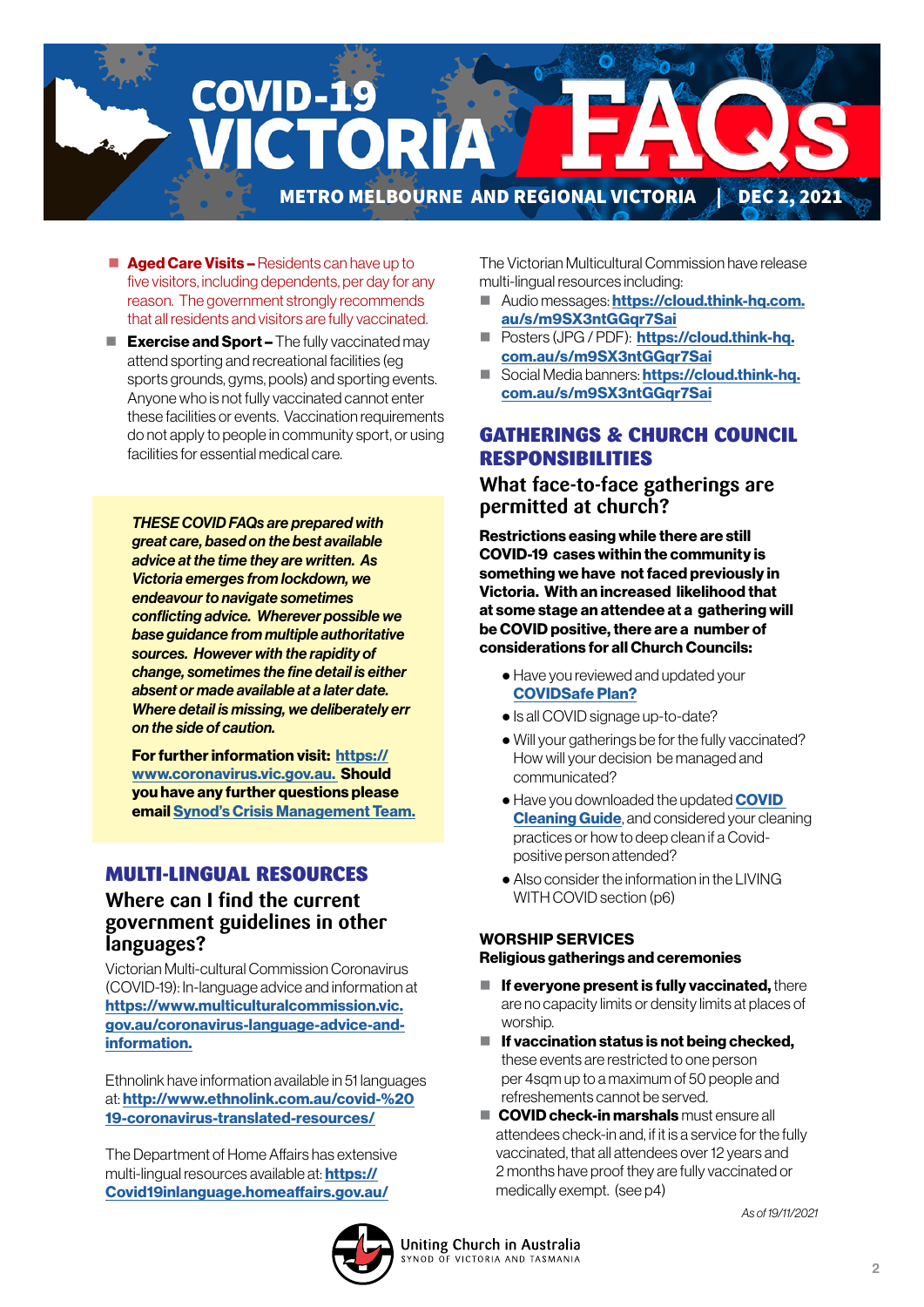

### **Do face masks have to be worn at all times during worship?**

Face masks are recommended to be worn indoors only in situations where physical distancing cannot be maintained. This is even more important for events where the vaccination status of all attendees is not known

*As of 19/11/2021*

# **Can we gather for morning tea afterwards?**

Yes, providing all attendees are fully vaccinated. *As of 19/11/2021*

## **Can we sing?**

Yes.

*As of 19/11/2021*

#### Weddings

- $\blacksquare$  If everyone present is fully vaccinated, there are no capacity limits or density limits at weddings.
- $\blacksquare$  If vaccination status is not being checked. these events are restricted to one person per 4sqm up to a maximum of 50 people plus the marrying couple, the celebrant and a photographer and refreshements cannot be served.
- COVID check-in marshals must ensure all attendees check-in and, if it is a service for the fully vaccinated, that all attendees aged over 12 years and 2 months have proof that they are fully vaccinated or medically exempt (see below)

*As of 19/11/2021*

### Funerals

- $\blacksquare$  If everyone present is fully vaccinated, there are no capacity limits or density limits at funerals.
- $\blacksquare$  If vaccination status is not being checked, these events are restricted to one person per 4sqm up to a maximum of 50 people, plus those necessary to conduct the funeral and refreshements cannot be served.
- COVID check-in marshals must ensure all attendees check-in and, if it is a service for the fully vaccinated, that all attendees aged over 12 years and 2 months have proof that they are fully vaccinated or medically exempt (see p. 4)

*As of 19/11/2021*

## I'M PLANNING ON ATTENDING CHURCH. WHAT DO I NEED TO CONSIDER?

Check in advance whether the gathering is for the fully vaccinated only. If vaccination status is not being checked, you may need to book to ensure that the congregation numbers do not exceed 50 people.

#### If it is a gathering under the numbers permitted only for the vaccinated:

- If you are fully vaccinated against COVID-19, you need to take your proof of vaccination with you.
- $\blacksquare$  If you are medically exempted from vaccination, you need to take your medical certificate with you.
- Children under 16 can attend.

#### If you are not fully vaccinated against COVID-19,

you should contact your church in advance and ask if they are holding gatherings for those whose vaccine status is unknown. If you are not fully vaccinated and are not medically exempt, please consider how your attendance could impact everyone else there. Please be aware that under the Government's Heath Directions it is a requirement that services adhere to the numbers and attendance conditions of the Chief Health Officer's Directions.

### **Is it permitted to provide transport ("give a lift") to people?**

Where possible, treat passengers in your car who are not members of your household as if they were travelling in a taxi:

- Your passenger should sit in the back seat to maintain physical distancing
- Everyone in the car should wear a fitted face mask unless they have a lawful exemption
- $\blacksquare$  Increase ventilation by opening windows wherever possible. Avoid having air-conditioning set to recirculate air.
- $\blacksquare$  High touch surfaces in the vehicle should be cleaned and sanitised regularly (eg door handles, seat belts etc)

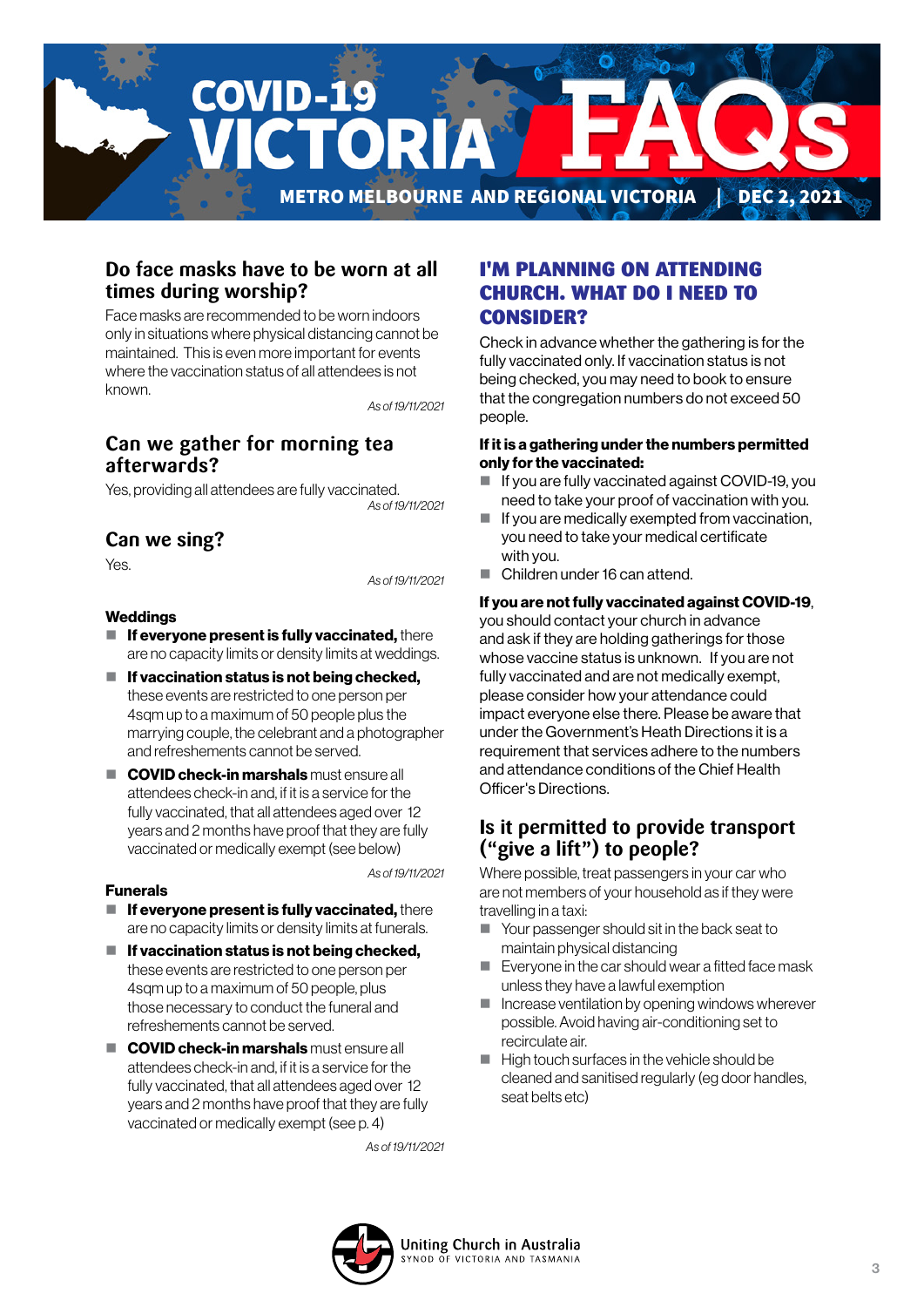

### FULLY VACCINATED vs STATUS UNKNOWN GATHERINGS

#### What is meant by 'fully vaccinated'?

This refers to people who are eligible for COVID vaccinations who have received both doses , *OR* hold a medical exemption to vaccination *OR* are aged under 12 years and 2 months.

#### Are there any exceptions?

In very few circumstances, some people are medically exempt from the requirement to be vaccinated against COVID-19. Their doctor will need to complete an Australian Immunisation Register Medical Exemption Form (AIR form) and upload it to the Australian Immunisation Register. A digital certificate will then be available for the person to download, or to request a printout of the certificate from their doctor. The only other exception is for people aged under 12 years and 2 months.

#### Who decides if an event is only for those who are vaccinated?

The Church Council should decide in advance if worship services and ceremonies are to be open only to those who are fully vaccinated – thereby allowing more people to attend, or whether they are to be open to everyone, accepting the smaller attendance requirements. You may also wish to consider holding both types of gatherings at different times.

Whether an event is to be open to everyone or only to the fully vaccinated should be clearly communicated in advance and with signage at the event. Signage for both types of event is available here.

#### What is the simplest way to record this information?

It is recommended that this be done by the Covid Check-in marshal as part of the check-in procedure, by asking to see proof of vaccination (or proof of medical exemption) as a visitor checks-in.

#### What kind of proof is required?

Having proof of vaccination is going to be a 'way of life' for the immediate future. The most common forms are Digital Vaccination Records (through MyGov or Medicare), Personal Immunisation records, or proof of vaccination cards issued at the time of vaccination, or linked to the Services Victoria (QR Code) Check-in. If someone is medically exempt, an "AIR form" is required (see next item).

### How will we know if someone is medically exempt from vaccination?

On 29 October 2021, COVID-19 vaccination exemption rules tightened.

Victorians can no longer rely on an exemption letter from their doctor and will instead need to have their treating practitioner complete an Australian Immunisation Register Medical Exemption Form (AIR form) and upload it to the Australian Immunisation Register. A digital certificate will then be available for the person to download, or to request a printout of the certificate from their doctor. Victorians who already hold a medical exemption that is not in the AIR form format will need to obtain from their doctor a completed AIR form and download their digital certificate once processed.

Therefore the only acceptable proof of exemption is now an AIR form, shown either digitally or printed.

#### What if someone is unable to provide proof?

If they are aged over 12 and 2 months and not able to present any of these (or a certificate of medical exemption), a decision must be made as to whether they can be admitted at this time under the relevant capacity limits for a non-vaccinated event.

#### Do we need to keep vaccination records?

The Services Victoria (QR Code) will probably link to a person's vaccination status shortly so this will not be necessary for digital check-ins. For paper-based recording of attendance, it is recommended that the kind of proof shown be recorded on the attendance check-in record, which must be kept for 28 days.

#### Do we need to update records every week?

Once you have recorded that an attendee is fully vaccinated, you should not need to see proof of vaccination from that person each subsequent week. Consider providing the Covid check-in marshal with a list of regular attendees who have provided proof of vaccination.

*As of 19/11/2021*

*See the next section for Vaccination reporting requirements for staff and volunteer workers.*

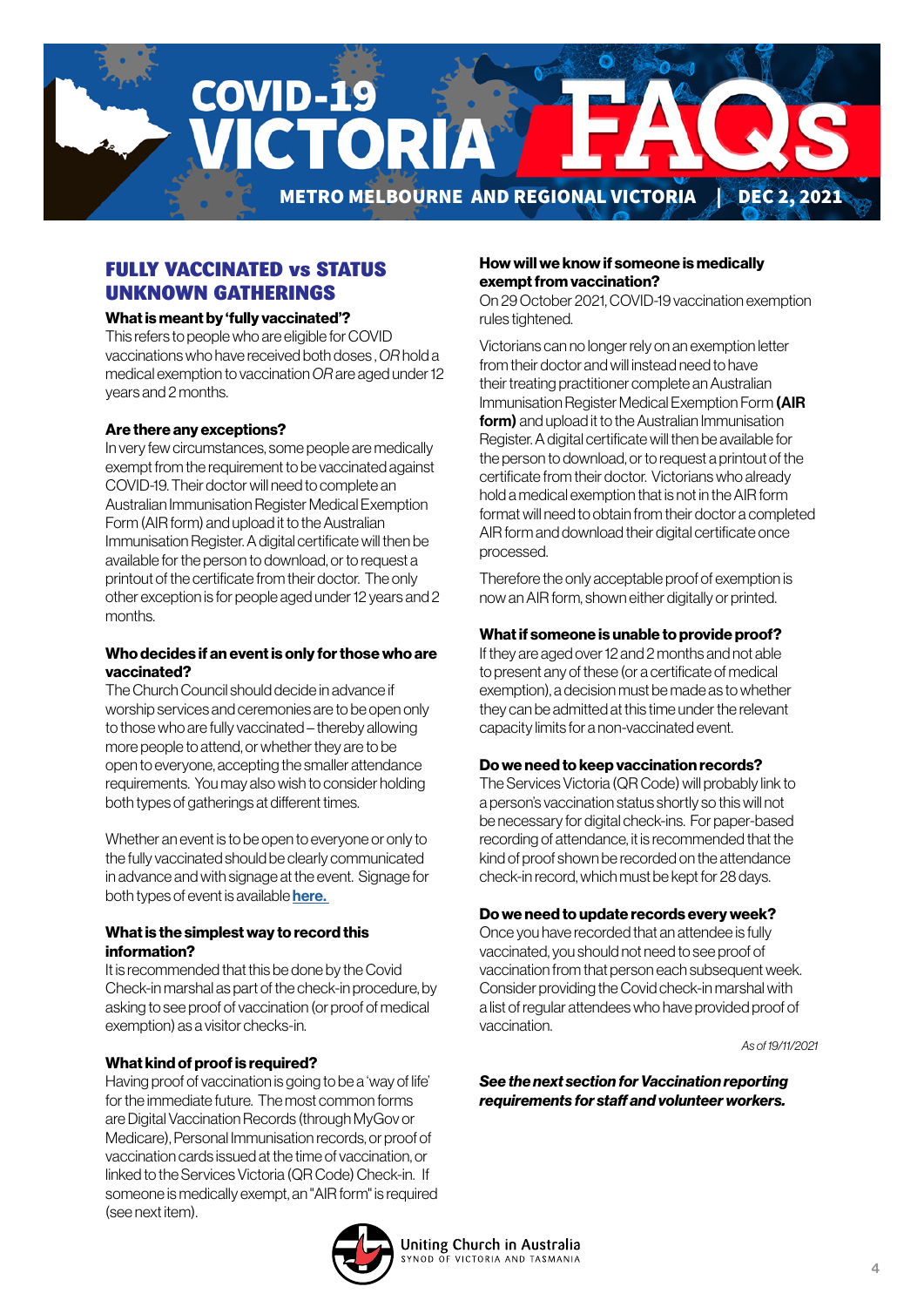

**It is now mandatory for all workers (including most volunteers) in Victoria to be fully vaccinated, and to provide proof to their workplace, to be able to work anywhere other than from their own homes.**

## WHO NEEDS TO SEE AND RECORD THE PROOF OF VACCINATION STATUS?

Should proof be required by Health authorities, it is important that this information be available at the place where the work is done, or from where it is coordinated. Therefore, this information needs to be provided to, and recorded by, the Church **Council** for any authorised work activity on any church property or on behalf of the church. Church councils do not need this information for staff of paid contractors (eg plumbers or garden maintenance companies) as their employer must receive and record this proof.

### WHO WOULD THIS APPLY TO AT OUR CHURCH?

Roles which would need to provide proof of vaccination status would likely include the worship leader, cleaner, organist/musician, Covid checkin marshals, those participating in recording/ broadcasting live-streamed services, children's leader, food bank workers and anyone involved with building maintenance or gardening.

## DOES THIS REQUIREMENT APPLY TO MINISTERS?

While there appear to be some exemptions under certain circumstances from the requirement to gather this information from Ministers and other faith leaders, it is strongly recommended that Vaccination Status information be requested from Ministers to ensure compliance in **all** situations.

### WHAT IF THE PROOF IS NOT PROVIDED?

An employer of a worker must not permit a worker who is unvaccinated to work for that employer outside the worker's ordinary place of residence, unless that person is medically exempted from vaccination requirements. If an employer does not hold vaccination information about a worker, the employer must treat the worker as if the worker is unvaccinated.

## WHAT INFORMATION IS REQUIRED?

The Vaccination register must record the name of all staff and volunteers working onsite.

Beside each, it must show

- $\blacktriangleright$  For fully vaccinated (2 doses)– the date of the 2<sup>nd</sup> dose, the vaccination document number and the type of vaccine received
- ► For partially vaccinated (1 dose)- the date of the 1<sup>st</sup> dose, the date due for 2<sup>nd</sup> dose and the type of vaccine received
- ► For excepted (medically exempt) as of Oct 29 a treating practitioner must complete the Australian Immunisation Medical Exemption Form (AIR form) uploaded to the Australian Immunisation Register. A digital certificate can then be downloaded by the person, or by their practitioner. An AIR form, either digital or print, is now the only acceptable proof of a medical exemption to vaccination.

# HOW SHOULD THE INFORMATION BE RECORDED?

The Synod of Victoria and Tasmania has produced a simple form to assist all Church Councils to meet the above obligation. This form can be found here

# WHO WILL HAVE ACCESS TO THIS INFORMATION?

Synod's Crisis Management Team is recommending that no more than two people at any location have access to that location's staff vaccination records. It may be required at some point that authorised staff from either the Synod or Presbytery be able to verify compliance. At any time, this information may be requested by an Authorised Health Official.

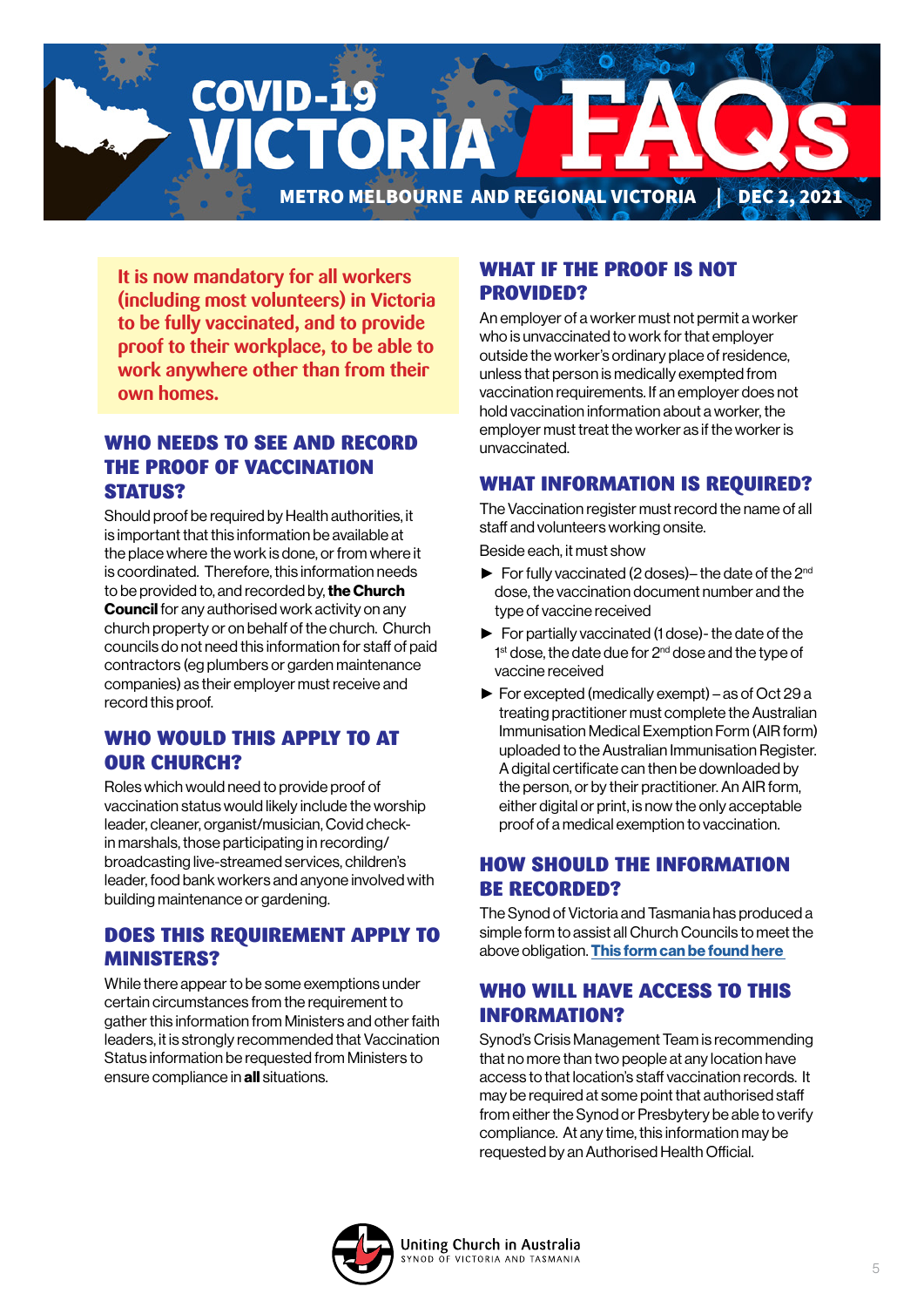

# LIVING WITH COVID

Unlike previous post-lockdown reopenings where COVID had been eliminated, we must now learn to live with COVID-19 in the community. This means there is a likelihood that at some point many of us will come into contact with someone who is COVID-positive.

There are currently no specific guidelines available for religious gatherings and ceremonies. The following advice, based on government guidelines and requirements for workplaces, should be followed.

#### Do we need to notify the Health Department?

Unless there are five or more positive cases within seven days, there is no longer a requirement to notify the Health Department unless you have been asked to do so by the Department or a Local Public Health Unit. You should instead follow your COVID-safe plan requirements to identify people who may have been exposed and encourage them to undertake a COVID test and to self-isolate until a negative result is received.

### Is there a difference between positive COVID tests returned for staff, either paid or volunteers?

Yes. There are different requirements, depending on the person's role:

- $\blacksquare$  Paid staff/contractors Immediately after a paid worker returns a positive COVID test, WorkSafe Victoria must be notified. This includes a Minister, any paid employee, an independent contractor, or an employee of independent contractor who tests positive to COVID-19, and if the diagnosed Minister, employee, independent contractor, employee of the independent contractor has attended the workplace within the relevant infections period. If this is the case, please notify the **Synod Safety [Officer](mailto:Elnura.Dulakovic%40victas.uca.org.au?subject=)**, who will notify WorkSafe on your behalf.
- $\blacksquare$  Volunteer staff there is no need to notify WorkSafe Victoria, however please advise the [Synod Safety Officer.](mailto:Elnura.Dulakovic%40victas.uca.org.au?subject=)

#### How do we identify who may have been exposed?

Consider who they may have had close contact with during their infectious period. This could include other workers, contractors, visitors or anyone else at the workplace.

To do you this, you could check rosters, time sheets, sign-in sheets and visitor logs. It is strongly recommended that any attendees who are in any of the COVID-19 high-risk categories be notified, irrespective of their proximity to the COVID-positive person.

#### What is meant by "the infectious period"?

The infectious period is 48 hours before the person's symptoms start (or if they did not have symptoms, 48 hours before they were tested).

#### When can someone who has tested positive return to worship?

Anyone who tests positive to COVID-19 must remain in isolation for at least 10 days. After this time, they are no longer considered infectious, so no longer have to quarantine. However, if the positive case was a "worker" they cannot return to the "workplace" until such time as they have received a negative COVID-19 test and presented evidence of that result.

#### Do we need to undertake a deep clean before re-opening?

Current guidelines no longer require a deep clean to be undertaken unless you are advised to do so by the Department of Health. However, a cleaning log record should be maintained and updated regularly. Please refer to the **[DHHS COVID CLEANING GUIDE](https://victas.uca.org.au/download/668/faq/11557/covid-cleaning-guide)** (V3 – Nov 2021) for full details on current requirements.

# **Physical distancing signs**

All church buildings must display signage showing the maximum number of people who can be accommodated in any space which hosts, or may host, any activity where the vaccination status of every attendee is not known. Once you have calculated the maximum numbers for each space, you may take advantage of the templates created to make your signage.

These are available at: **[https://victas.uca.org.](https://victas.uca.org.au/all-you-need-to-know-answers-to-your-frequently-asked-questions/)** [au/all-you-need-to-know-answers-to-your](https://victas.uca.org.au/all-you-need-to-know-answers-to-your-frequently-asked-questions/)[frequently-asked-questions/](https://victas.uca.org.au/all-you-need-to-know-answers-to-your-frequently-asked-questions/)

*As of 09/08/2021*

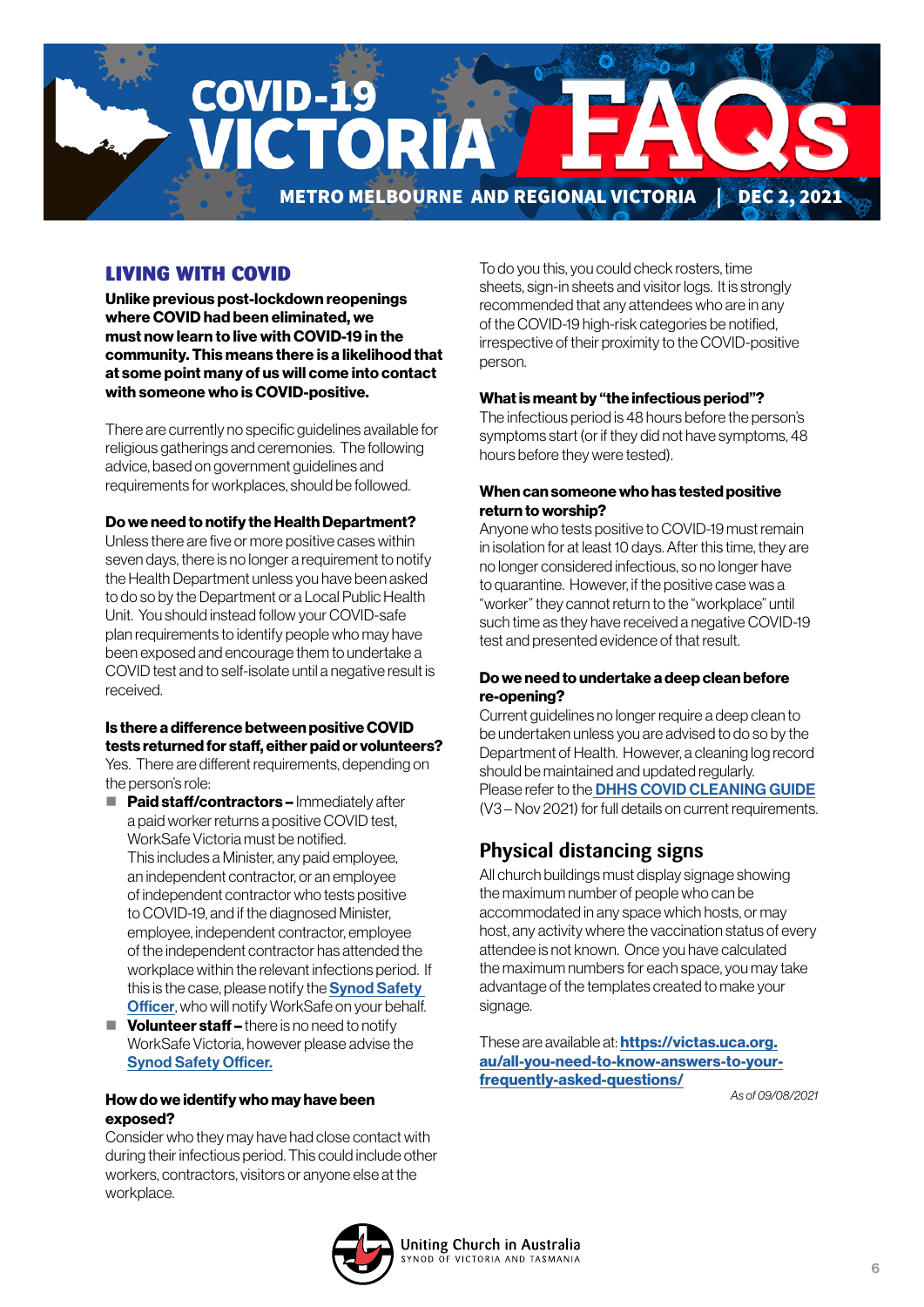

# ATTENDANCE RECORD KEEPING

All venues in Victoria must now record visitor information through the Services Victoria app (QR code). This includes churches, restaurants and even supermarkets and shops. There is a \$1,652 on-the-spot fine for non-compliance.

QR codes are unique for each venue, but will look something like this:



Please note that QR codes have recently been updated. If you have received your new QR code from Services Victoria earlier in October, you must update your QR check-in signage.

#### How do we get a QR code and how do they work?

- **1.** Register for a FREE QR code service from the government at [https://www.coronavirus.vic.](https://www.coronavirus.vic.gov.au/register-to-use-vic-gov-qr-code-service) [gov.au/register-to-use-vic-gov-qr-code](https://www.coronavirus.vic.gov.au/register-to-use-vic-gov-qr-code-service)[service](https://www.coronavirus.vic.gov.au/register-to-use-vic-gov-qr-code-service)
- 2. Once you have your QR Code, you will need to display this prominently, eg at all entry doors. You will find a POSTER link in the email confirming your QR code registration. This unique poster is generated automatically with your QR code.
- **3.** Everyone entering the building can then scan this QR Code using the camera on their smartphone or tablet device. This automatically opens the registration app, which knows that they are registering at your building.
- 4. They will then be asked to enter their name, phone number and residential postcode, and have the option of providing details of other individuals in their party.
- **5.** A 'greeter' will be required on every door by which the public can enter. Their role is to ensure that everyone entering the building registers via the QR code.

For attendees who do not have a smart phone or tablet device, the greeter will need to register them on the greeter's smartphone or tablet.

The substantial benefit of the use of the Services Victoria app is to assist timely contact-tracing in the event of community transmission of Covid-19.

### What if we have a substantial number of visitors who are unable to use the QR code system?

"Kiosk check-in" can be set up on any device (ie Computer, smart-phone, tablet) which will allow a designated person to enter the names and contact phone numbers on behalf of all visitors. For further details or to download check-in kiosk: [www.coronavirus.vic.gov.au/checking-qr-codes](http://www.coronavirus.vic.gov.au/checking-qr-codes)

If absolutely necessary, names and contact phone numbers may be recorded manually at the time of entry, but must then be recorded into the Services Victoria app on behalf of those people. This should be done within 24 hours.

However, all venues are required to display the QR code and encourage all visitors to use this. The use of manual recording of visitors should not be seen as an option to replace the QR code self-checkin. *As of 10/06/2021*

### **Face to Face Gatherings away from church**

There are no limits on the number of people who may gather in a private residence or public place. The government strongly recommends that all visitors to your home or who gather in a public place are fully vaccinated.

*As of 19/11/2021*

# CHURCH/COMMUNITY HALLS

## **Under what circumstances can Community/Church Halls be used?**

Community premises (including halls, libraries, creative arts premises) may open with no maximum capacities or density requirements if all attendees are fully vaccinated. If vaccination status is unknown, community facilities may host essential public support groups, support services and health services in limited numbers (maximum 30 people).

Every venue must have a COVID-safe plan in place. All physical distancing, hygiene and QR code requirements must be met, with appropriate signage displayed.

Record keeping is not required in relation to essential support groups and health services if confidentiality is typically required.

*As of 19/11/2020*

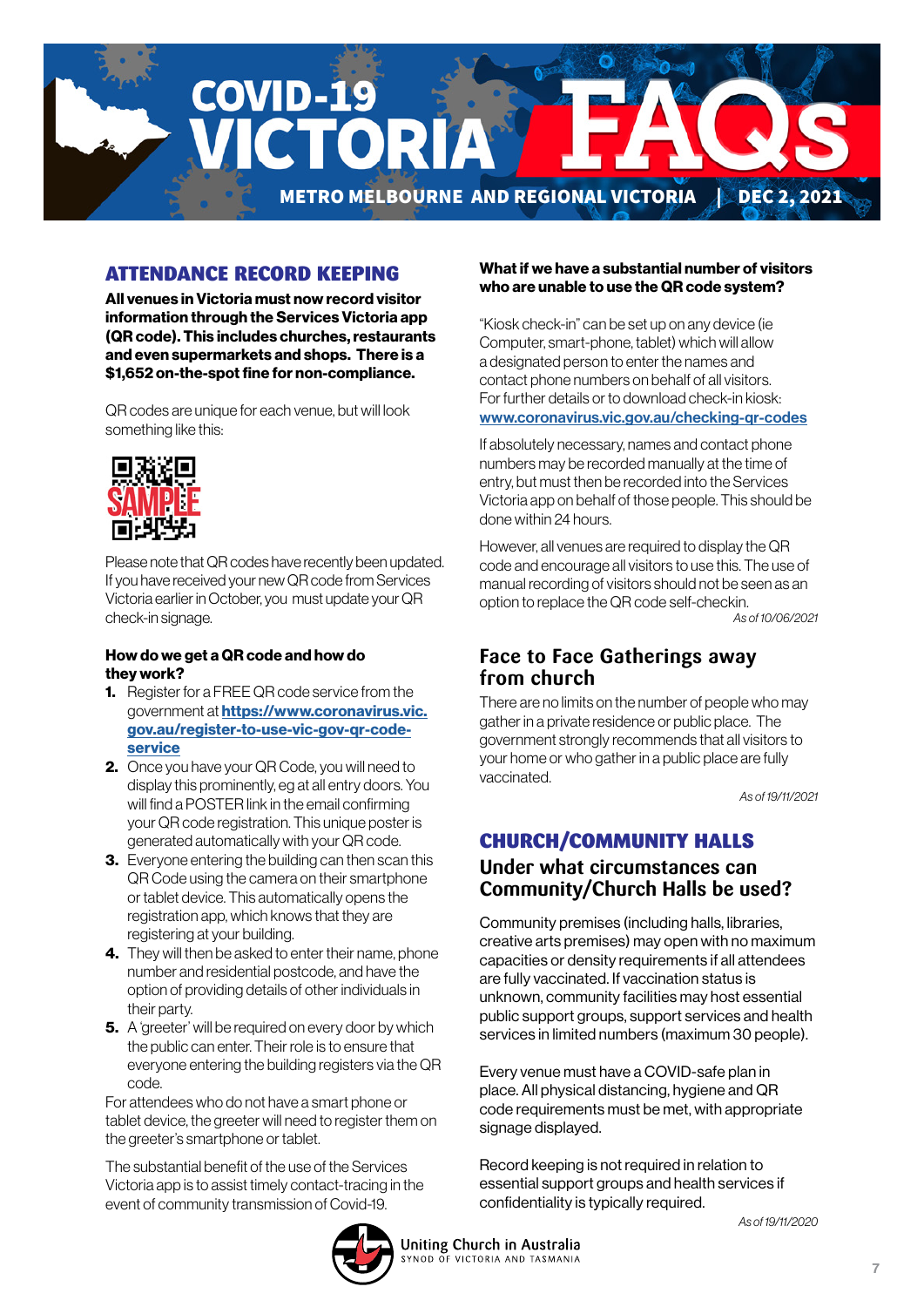

### RENTED & HIRED FACILITIES – Who is

responsible for ensuring properties are COVID compliant?

- $\blacksquare$  If you rent hire or licence out property to more than one organisation or group on a casual or nonexclusive basis (eg support groups, community groups, classes) using our standard Hire Agreement (Victoria) whether one-off or recurring, the Responsibility for maintaining all COVID-19 compliance, including cleaning to standard before and after every use, remains with the congregation as the responsible body. However, you may pass on the reasonable additional cost of cleaning or other necessary Covid-19 safety measures to the Hirer if you notify them in advance of the additional cost.
- $\blacksquare$  If you rent out property to one organisation or group on an exclusive use basis (under a Lease or Licence), the responsibility for maintaining all COVID-19 compliance falls to the tenant.
- If in doubt, seek advice from your presbytery or contact [uca.legal@victas.uca.org.au](mailto:uca.legal%40victas.uca.org.au?subject=)

*As of 24/06/2021*

### COVID-SAFE PLANS

**Do we need to complete a CovidSafe plan and/or UCA Covid Recovery Action Checklist?** 

If you have completed the **Covid Recovery Action [Plan Checklist](https://victas.uca.org.au/download/668/faq/8852/recovery-action-plan-checklist-v5)** and are keeping this up-to-date, this can be your Covid-Safe Plan.

### HOLY COMMUNION

### **How can Holy Communion services reflect COVID safe practices?**

Careful consideration should be given to how Holy Communion can be conducted appropriately, including maintaining distance, hygiene and not sharing communion ware. At gatherings for which vaccination status is unknown, there is an increased need to minimise any possible transmission of Covid-19.

For congregations livestreaming worship, the Assembly guidelines remain in place until 30 November 2021 and can be found at: **https://** [www.assembly.uca.org.au/news/item/3163](https://
www.assembly.uca.org.au/news/item/3163-
temporary-arrangements-for-holycommunion ) [temporary-arrangements-for-holycommunion](https://
www.assembly.uca.org.au/news/item/3163-
temporary-arrangements-for-holycommunion )  For some thoughts on how to conduct Holy Communion in a COVID-safe manner read Rev Dr Sally Douglas' November 2020 article at [https://](https://

victas.uca.org.au/how-can-we-keep-holy-

communion-covid-19-safe/) [victas.uca.org.au/how-can-we-keep-holy](https://

victas.uca.org.au/how-can-we-keep-holy-

communion-covid-19-safe/)[communion-covid-19-safe/.](https://

victas.uca.org.au/how-can-we-keep-holy-

communion-covid-19-safe/) 

*As of 19/11/2021*

## SAFE (DIGITAL) MINISTRY

## **What safety measures should be adopted for ministry within the digital space?**

The Culture of Safety Unit has prepared some guidelines for leaders and communities, offering commentary and interpretation of how our existing Child Safety resources and policies, and the Uniting Church Code of Ethics, continue to shape our digital ministry practices. To view the guidelines visit: <https://victas.uca.org.au/safe-digital-ministry/>

*As of 07/04/2020*

### MINISTERS IN HIGH RISK GROUPS

Ministers in high-risk groups should discuss with their medical practitioners, presbytery and Church Councils the appropriateness of their involvement in services where the vaccination status of attendees us not known.

High risk groups include people who are:

- aged over 70.
- over 65 with chronic health conditions,
- immune-compromised, or
- Indigenous people over 50 with chronic health conditions

*As of 28/10/2021*

### WORSHIP RESOURCES

### **Where can I access worship resources to help me keep connected?**

Our worship resources page, which caters for all people across our Synod, is updated each week. Available at: [https://victas.uca.org.au/resources/](https://victas.uca.org.au/resources/covid-19-worship-resources/) [covid-19-worship-resources/](https://victas.uca.org.au/resources/covid-19-worship-resources/)

 *As of 06/04/2020*

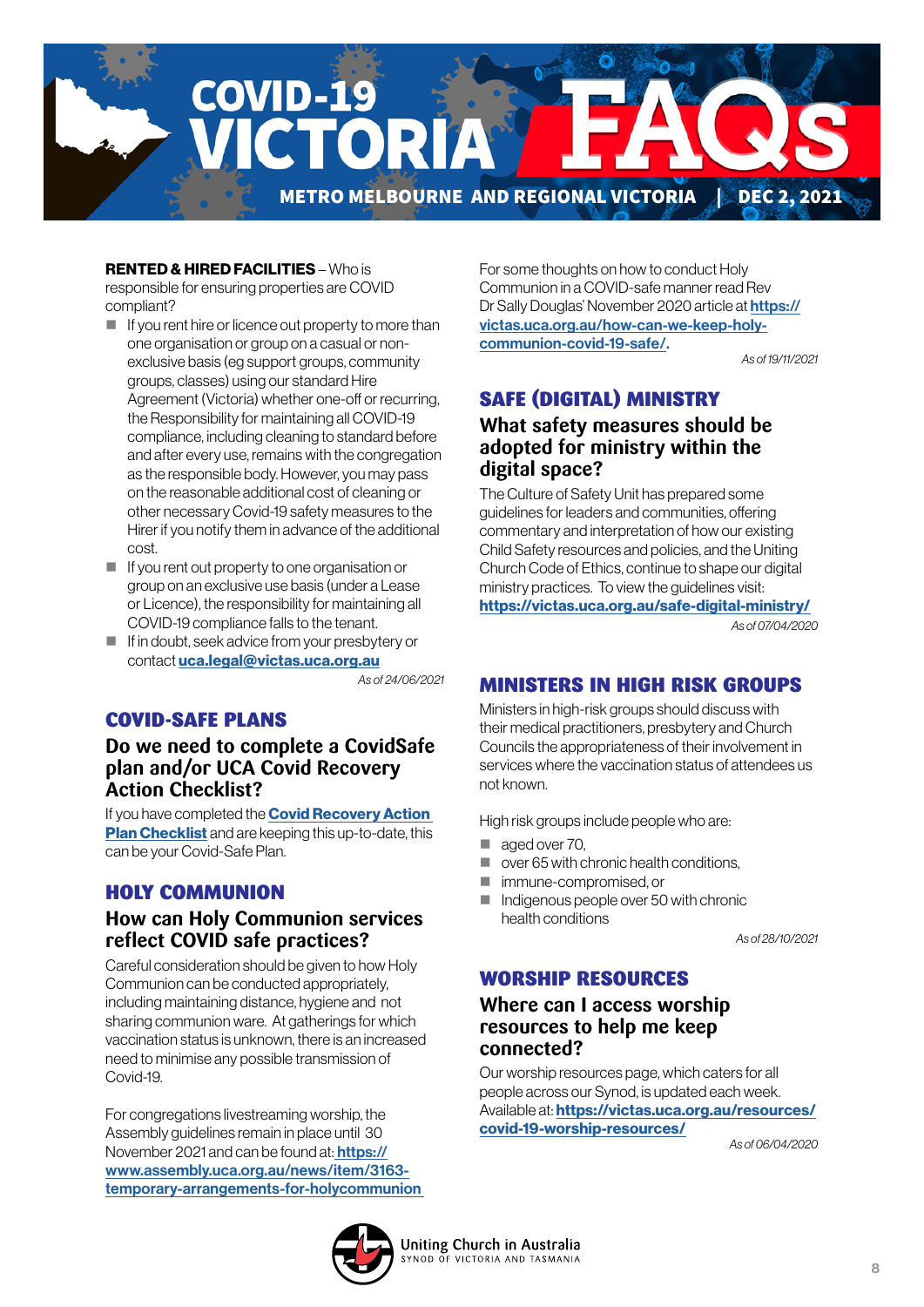

### ZOOM VIRTUAL MEETING LICENCES

### **What does it cost for a Zoom meeting licence?**

If you plan on using Zoom frequently and/ or require full functionality, Synod Ministries and Operations along with other Synods have negotiated with Zoom to purchase a bulk deal. As such we are able to provide Zoom licences for a cost of just \$7.93 per month. If your presbytery or congregation is interested, please contact: [George.Delice@victas.uca.org.au](mailto:George.Delice%40victas.uca.org.au?subject=)

You will need to provide: Number of licences required and the details of the contact person (including their email address)

*As of 08/07/2020*

## OP SHOPS

### **How do we keep our Op Shop Covid-safe?**

Op Shops run by Uniting VicTas must follow guidance issued by Uniting.

All UCA Op Shops should be regarded as any other non-essential retail store, all of which remain subject to restrictions including:

- Since October 15 all staff, including volunteers, must have received at least one dose of COVID vaccine, unless medically exempt, and must have provided proof of their vaccination status
- All customers and all staff must wear facemasks unless legally exempt
- All customers and all staff must wear facemasks unless legally exempt
- **All retail stores must now use the Services Victoria** app (QR code) to record all staff and customer details, even if in the shop for less than 15 minutes.
- UCA Op Shops, as church workplaces, are required to complete sections A and B of the Recovery Action Plan Checklist to ensure that they are Covid-complient and a copy sent to **[elnura.](mailto:elnura.dulakovic%40victas.uca.org.au%20%20?subject=)** [dulakovic@victas.uca.org.au](mailto:elnura.dulakovic%40victas.uca.org.au%20%20?subject=)
- $\Box$  Gloves should be worn when handling cash and any donated goods.
- Donated goods should be received contactless where possible. Donations should be stored in a location where workers won't have contact with them for a period of up to 72 hours. All items should be cleaned in line with COVID cleaning practices as soon as practical. Hands should be washed regularly whilst, and immediately after, handling any donated items. It is also recommended that WARNING signs should be displayed to ensure all staff and volunteers adhere to these precautions.
- $\blacksquare$  In line with social distancing requirements, the number of persons in an Op Shop at any one time should be limited, using a rule of one person per 4sqm, including staff and volunteers, and people should remain a distance of 1.5m apart wherever possible. It may be helpful to mark this distance on the floor near service counters as a reminder to visitors.

*As of 28/07/2021*

### VOLUNTEERS:

Since October 15 volunteers must have received at least one dose of COVID vaccine before they can attend any workplace outside their own home, unless they are medically exempt from vaccination. As of November 26, the requirement will be to be fully vaccinated (two doses) unless medically exempt. They must also provide evidence of their current vaccination status to the 'employer' before attending the workplace.

Even with a face mask, you should keep at least 1.5 metres between yourself and others at all times and practice good hygiene. If you are in a high-risk group, you can volunteer, however, consider minimising the number of different people you interact with. Highrisk groups include people aged 70 years and over, people aged 65 years and over with chronic medical conditions, people with compromised immune systems and Aboriginal and Torres Strait Islander people over the age of 50.

*As of 08/07/2021*